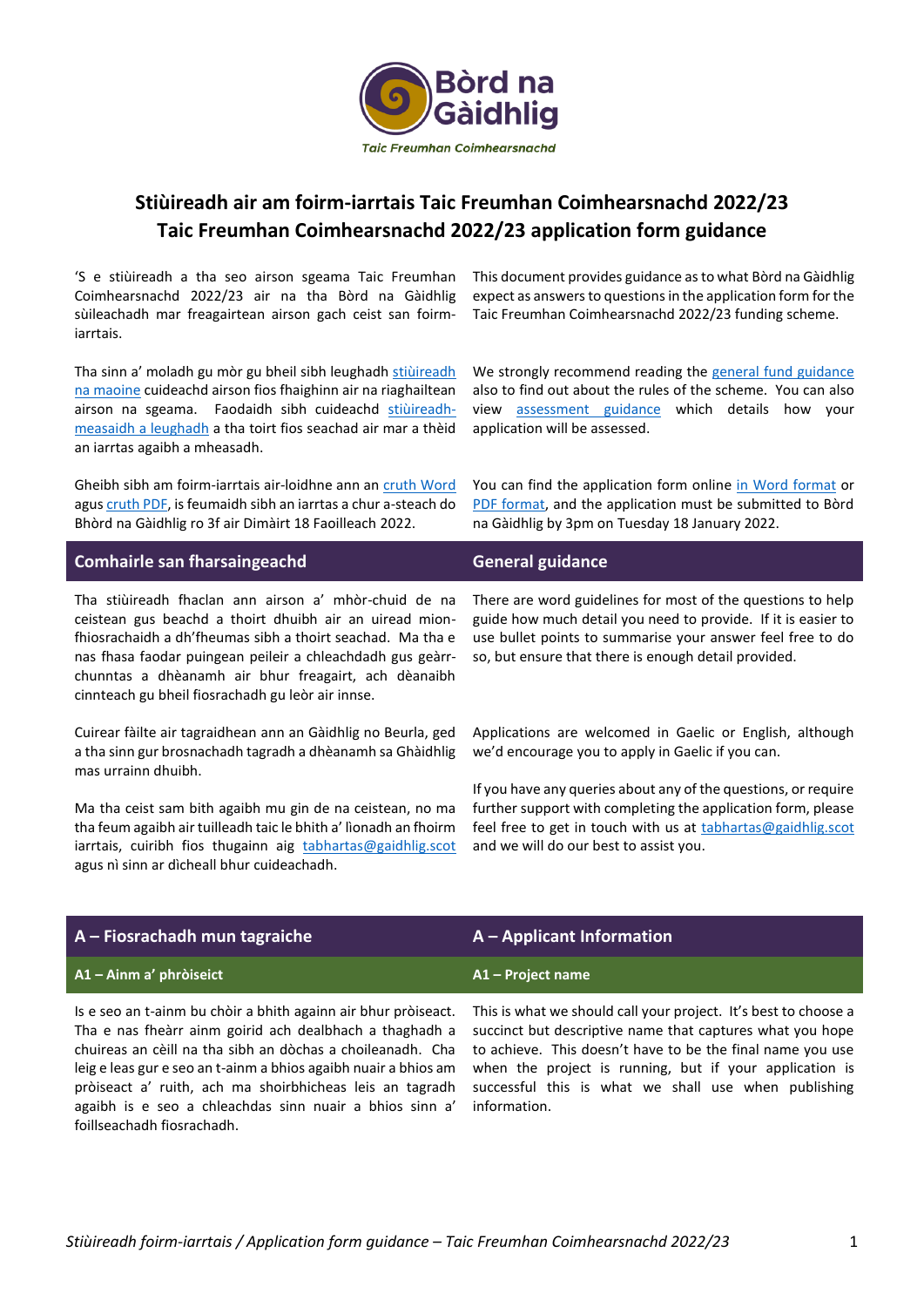An t-ainm leis a bheil a' bhuidheann agaibh aithnichte (ma tha seo eadar-dhealaichte bho ainm laghail na buidhne agaibh – a tha sa bhonn-stèidh agaibh no am meòrachan is artaigilean – feuch gun cuir sibh sin a-steach cuideachd)

## **A2 – Ainm na buidhne A2 – Organisation name**

The name by which your organisation is known (if this is different from your organisation's legal name – which is in your constitution or mem & arts – then please include that too)

### **A3 – Ainm luchd-conaltraidh A4 – Contact name**

sibh a h-uile cunntas buntainneach innse.

Tha sinn ag iarraidh fiosrachadh conaltraidh airson dithis cocheangailte ris a' phròiseact. Is ann ris a' phrìomh neachconaltraidh a dhèiligeas sinn ma tha an tagradh agaibh soirbheachail agus ris am bi sinn a' cur fios mar as trice. Is e seo cuideachd an neach dhan àbhaist dhuinn an litir tairgse tabhartais a chur ma tha sibh soirbheachail. Mas còir dha cuideigin eile seo fhaighinn innsibh an t-ainm aca an seo cuideachd. Bidh sinn ag iarraidh dàrna neach-conaltraidh gun fhios nach ruigear am prìomh neach agus gu bheil feum air fiosrachadh.

We're asking for contact information for two people relating to the project. The primary contact is who we will deal with if your application is successful who we'll mainly get in touch with. This is also the person we will typically issue the grant offer letter to if you are successful, so if someone else should receive this please include their name here also. We ask for a secondary contact in case the primary contact can't be reached and information is required.

| A4 - Dreuchd an neach-conaltraidh sa bhuidhinn                                                                                                                                                                                                                                                                                                                                                                                        | A4 - Contact's position in organisation                                                                                                                                                                                                                                                                                                                                              |
|---------------------------------------------------------------------------------------------------------------------------------------------------------------------------------------------------------------------------------------------------------------------------------------------------------------------------------------------------------------------------------------------------------------------------------------|--------------------------------------------------------------------------------------------------------------------------------------------------------------------------------------------------------------------------------------------------------------------------------------------------------------------------------------------------------------------------------------|
| Feumaidh fios a bhith againn dè an dreuchd a tha aig an<br>luchd-conaltraidh sa bhuidhinn gus am bi sinn a' tuigsinn mar<br>a thèid am pròiseact a stiùireadh.                                                                                                                                                                                                                                                                        | We need to know what role the contacts hold in the<br>organisation so that we understand the way in which the<br>project will be guided.                                                                                                                                                                                                                                             |
| A5 - Seòladh conaltraidh                                                                                                                                                                                                                                                                                                                                                                                                              | A5 - Contact address                                                                                                                                                                                                                                                                                                                                                                 |
| Is e seòladh a' phrìomh neach-conaltraidh an seòladh a<br>chleachdas sinn air an litir tairgse ma tha sibh soirbheachail<br>agus airson conaltradh puist sam bith a dh'fheumas sinn<br>dèanamh.                                                                                                                                                                                                                                       | The address of the primary contact is the address we will use<br>on the offer letter if you are successful and for any post<br>correspondence that we need.                                                                                                                                                                                                                          |
| A6 - Àireamh fòn                                                                                                                                                                                                                                                                                                                                                                                                                      | A6 - Telephone number                                                                                                                                                                                                                                                                                                                                                                |
| Bu chòir gur e seo an àireamh fòn as fheàrr airson fios a chur<br>thugaibh ma dh'fheumas sinn fònadh airson tuilleadh<br>fiosrachaidh. Faodaidh sibh àireamhan eadar-dhealaichte a<br>thoirt a-steach ma tha cuid nas iomchaidh airson amannan<br>eadar-dhealaichte den latha mar eisimpleir.                                                                                                                                         | This should be the best phone number to contact if we need<br>to call for more information. Feel free to include different<br>numbers if some are more applicable for different times of<br>day for instance.                                                                                                                                                                        |
| A7 - Seòladh puist-d                                                                                                                                                                                                                                                                                                                                                                                                                  | $A7 - E$ -mail address                                                                                                                                                                                                                                                                                                                                                               |
| An seòladh puist-d as iomchaidh airson fios a chur thugaibh.<br>Mar as trice bidh sinn a' cleachdadh post-d airson a' mhòr-<br>chuid de ar conaltradh le luchd-tabhartais, mar sin dèanaibh<br>cinnteach gu bheil seo ceart agus gu bheilear ga chleachdadh.                                                                                                                                                                          | The most appropriate email address by which we'll contact<br>you. We typically use email for most of our contact with<br>grantees, so please ensure this is accurate and in use.                                                                                                                                                                                                     |
| A8 - Làrach-lìn is cunntasan mheadhanan sòisealta                                                                                                                                                                                                                                                                                                                                                                                     | A8 - Website and Social media accounts                                                                                                                                                                                                                                                                                                                                               |
| Tha seo roghainneil ach bu chòir dhuibh làrach-lìn na buidhne<br>a liostadh agus cunntasan mheadhanan sòisealta sam bith a<br>tha agaibh airson bhur buidhne gus am faigh sinn a-mach<br>barrachd mu na tha sibh a' dèanamh agus mar a nì sibh<br>sanasachd air an obair agaibh. Ma tha grunn cunntasan<br>mheadhanan sòisealta aig a' bhuidhinn agaibh (leithid airson<br>na buidhne gu h-iomlan agus airson a' phròiseict) faodaidh | This is optional but you should list the organisation's website<br>any social media accounts you have for your organisation so<br>we can find out more about what you do and how you<br>advertise your work. If your organisation has multiple social<br>media accounts (such as for the organisation as a whole and<br>for the project) feel free to include all relevant accounts. |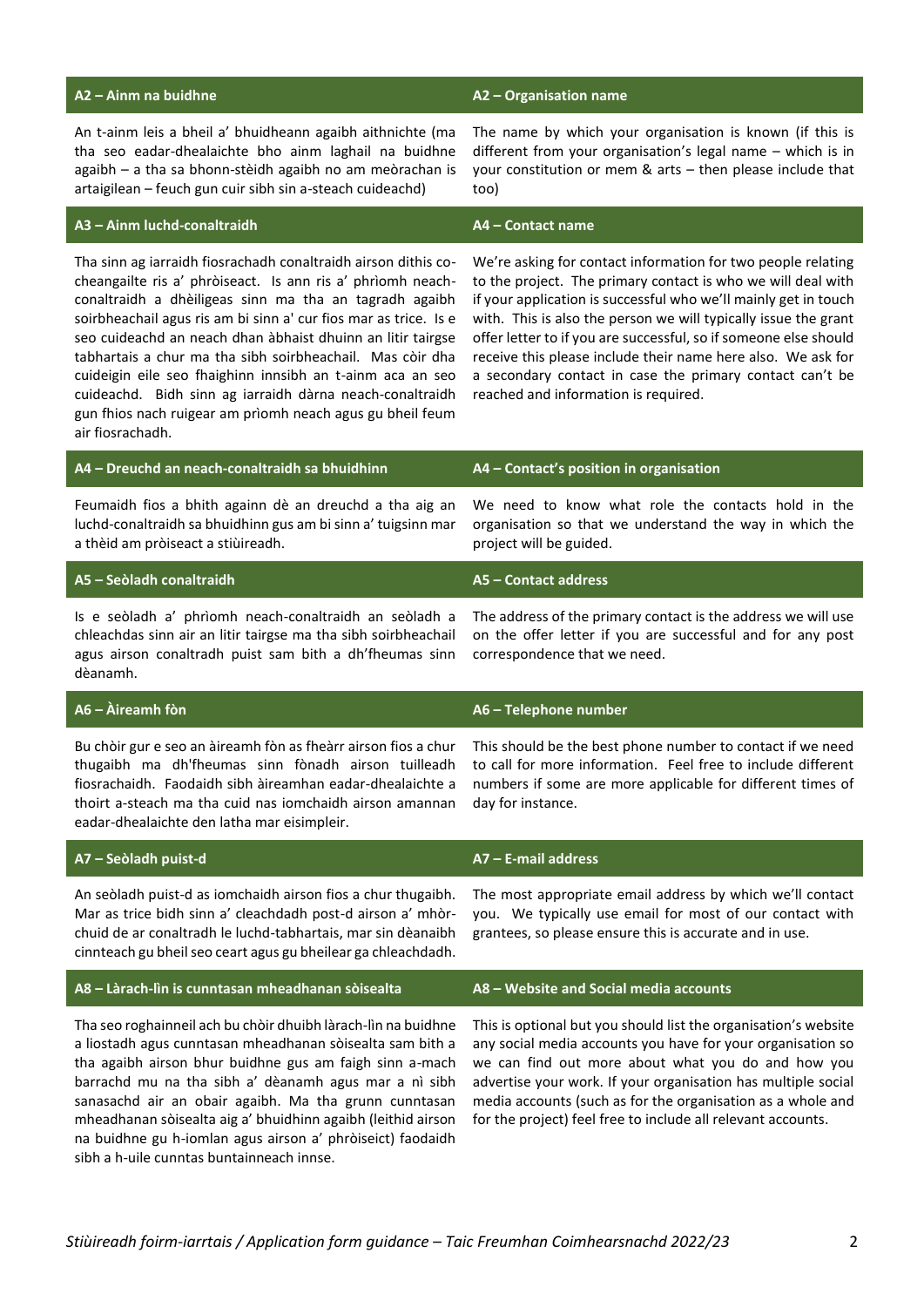### **A9 – Structar laghail A9 – Legal structure**

Chan urrainn dhuinn maoineachadh a thoirt seachad ach do bhuidheann le structar, agus mar sin tha sinn ag iarraidh dearbhadh an seo air mar a tha a' bhuidheann agaibh ag obair. Mura h-e companaidh chlàraichte a th' annaibh, is coltaiche gur e comann neo-chorporra a th' annaibh. Mas e companaidh chlàraichte a th' annaibh, bu mhath leinn bhur àireamh companaidh chlàraichte gus an urrainn dhuinn bhur fiosrachadh a sgrùdadh le Taigh nan Companaidhean.

### **A10 – Carthannas clàraichte A10 – Registered charity**

Mas e carthannas clàraichte a th' anns a' bhuidhinn agaibh bu mhath leinn bhur àireamh carthannais gus an urrainn dhuinn bhur fiosrachadh a sgrùdadh le OSCR.

Tha sinn ag iarraidh, aig a' char as lugha, gum bi bunstèidh/meòrachan & artaigilean riaghlaidh, comataidh agus cunntasan (no aithrisean banca bho na 3 mìosan a dh'fhalbh) aig buidhnean a tha sinn a' maoineachadh, Feumaidh sinn na tha sin gus dèanamh cinnteach, ma shoirbhicheas leis an tagradh agaibh, gun urrainn dhuibh dleastanasan an aonta tabhartais a choileanadh, agus cleachdaidh sinn am fiosrachadh ionmhasail gus faighinn a-mach a bheil feum air an tabhartas.

Ma tha bhur pròiseact gu bhith ag obair còmhla ri clann no daoine so-leònte, tha sinn cuideachd ag iarraidh oirbh poileasaidh dìon no barantachadh cloinne a chur a-steach gus dèanamh cinnteach gu bheil sibh a' coimhead às dèidh math nan daoine le bheil sibh ag obair. Gheibhear barrachd stiùiridh agus dreachd phoileasaidhean aig duilleag stiùiridh [air Barantachadh SCVO .](https://scvo.scot/support/running-your-organisation/staff-volunteers/safeguarding)

Tha cuid de sgrìobhainnean eile a dh'iarras sinn a tha roghainneil ach a chuidicheas sinn le tuigse nas fheàrr fhaighinn air bhur buidhinn agus comas lìbhrigidh. Tha aithisg bhliadhnail a' toirt làn thuigse dhuinn mu obair na buidhne agaibh, faodaidh poileasaidh Gàidhlig sealltainn gu soilleir mar a bhrosnaicheas sibh agus a bheir sibh taic do chleachdadh na Gàidhlig tron obair agaibh, seallaidh poileasaidh co-ionannachd chothroman bhur dealas gus dèanamh cinnteach gu bheil bhur pròiseact fosgailte do na huile, agus bidh poileasaidh no aithris àrainneachd a' cuideachadh le bhith a' sealltainn dhuinn mar a lasaicheas sibh bhur buaidh air an àrainneachd.

gus sealltainn dhuinn gu bheil lèirsinn shoilleir ann airson a'

We can only award funding to an organisation with a structure, so here we are asking to confirm how your organisation operates. If you aren't a registered company, you will likely be an unincorporated association. If you are a registered company, we'd like for you to provide your registered company number so that we can check your details with Companies House.

If your organisation is a registered charity, we'd like for you to provide your charity number so that we can check your details with OSCR.

### **A11 - Fiosrachadh Taice A11 – Supporting Information**

We require organisations that we fund, as a minimum, to have a constitution/memorandum & articles of association, committee and accounts (or bank statements for the last 3 months). We need these to ensure that if your application is successful that you can fulfil the duties of the grant agreement, and we use the financial information to assess whether the grant is required.

If your project is going to carry out work involving children or vulnerable people, we also require you to submit a child protection or safeguarding policy to ensure that you look after the welfare of those involved. More guidance and draft policies can be found via the SCVO's Safeguarding guidance [page.](https://scvo.scot/support/running-your-organisation/staff-volunteers/safeguarding)

There are some other documents that we request that are optional but help us better understand your organisation and your ability to deliver. An annual report gives us a full understanding of your organisation's work, a Gaelic policy can clearly show how you will encourage and support the use of Gaelic through your work, an equal opportunities policy will show your commitment to ensuring your project is open to all, and an environmental policy or statement helps show us how you will mitigate your impact on the environment.

### **B – Geàrr-iomradh air a' phròiseict B – Summary of the project B1 - Tuairisgeul a' phròiseict B1 – Project description** Tha sinn a' coimhead airson geàrr-chunntas goirid air na tha am pròiseact agaibh a' dèanamh, dè a nì sibh agus na choileanas sibh. Bu chòir seo a bhith cho goirid 's a ghabhas We are looking for a quick summary of what your project is about, what you will do and what you will achieve. This should be as succinct as possible to show us that there's a

*Stiùireadh foirm-iarrtais / Application form guidance – Taic Freumhan Coimhearsnachd 2022/23* 3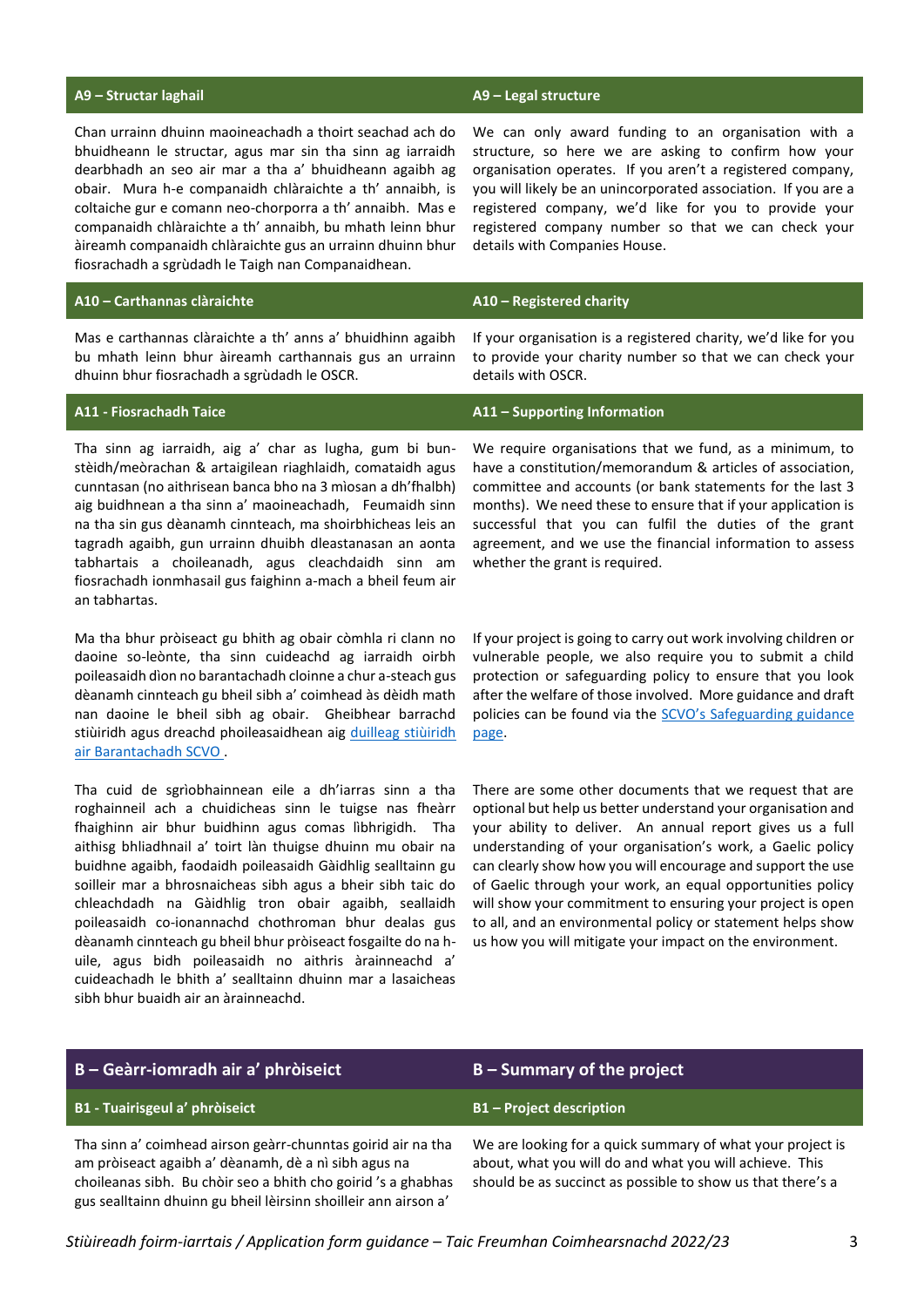phròiseict agus mar a bheir e buannachd do chleachdadh no ionnsachadh na Gàidhlig.

clear vision for the project and how it will benefit Gaelic usage or learning.

### **B2 – Càite am bi am pròiseact a' tachairt? B2 – Where will the project take place?**

Tha sinn airson faighinn a-mach càite an tachair gnìomhachd a' phròiseict, agus bu chòir a bhith cho sònraichte 's as urrainn dhuibh aig an ìre seo (m.e. Tallabaile Steòrnabhaigh, air-loidhne tro Zoom, ionadan air feadh Ghlaschu msaa) Leigidh seo leinn barrachd fhaighinn a-mach mu na coimhearsnachdan a bhios a' gabhail pàirt anns a' phròiseact agaibh.

## **B3 – Clàr-ama B3 – Timeline**

Tha sinn airson faighinn a-mach cuin a bhios a' ghnìomhachd a' tachairt. Tha e cudromach gum bi am pròiseact a' freagairt ri clàr-ama na maoine – ma tha latha tòiseachaidh a' phròiseict ro thràth is dòcha nach bi ùine gu leòr agaibh airson bhur pròiseact a dhealbhadh stèidhichte air tabhartas sam bith a bheir sinn seachad, agus ma tha an deireadh ro fhadalach is dòcha nach bi sinn comasach air taic a thoirt don phròiseact sa chuairt maoineachaidh seo. Bidh sinn cuideachd a' cleachdadh an latha crìochnachaidh gus dearbhadh cuin a bu chòir dhuibh an aithisg dheireannach agaibh a chur a-steach. Bu chòir dhuibh a bhith reusanta leis a' chlàr-ama agus dèanamh uiread feum de chlàr-ama na maoine 's a dh'fheumas sibh gus am pròiseact a lìbhrigeadh gu soirbheachail.

We want to know where the activity of the project will happen, and for you to be as specific as you can be at this stage (e.g. Stornoway Town Hall, online via Zoom, venues across Glasgow etc.) This lets us know more about the communities that will be taking part in your project.

We want to know when the activity will take place. It's important that the project fits within the timeline of the fund – if the project start date is too early you might not have enough time to plan your project based on any award we provide, and if the end date is too late we might not be able to support the project in this funding round. We also use the end date to determine when you should send in your final report. We encourage you to be realistic with the timeline and make as much use of the timeline of the fund as you might need to deliver the project successfully.

### **B4 – Cia mheud seisean, tachartas, clas? B4 – How many sessions, events, classes?**

Mas e ruith sreath de thachartasan, chlasaichean no gnìomhachd eile a th' anns a' phròiseact agaibh, tha sinn airson faighinn a-mach co mheud a tha sibh an dùil a chumail tro bheatha a' phròiseict (m.e. 1 chlas san tseachdain = timcheall air 35 clas).

Bheir seo beachd dhuinn air co mheud gnìomh a bhios a' dol air adhart leis a' mhaoineachadh againn ma tha an tagradh agaibh soirbheachail.

Mas e leantainn air pròiseact a tha sinn air a mhaoineachadh roimhe seo a th' ann is urrainn dhuinn adhartas a mheasadh gu ruige seo, agus tha sinn ancòmhnaidh a' coimhead airson pròiseactan a bhith a' coileanadh barrachd gach bliadhna gus an urrainn dhuinn luach an airgid nas fheàrr fhaighinn. An seo bu chòir dhuibh innse dhuinn mar a dh'ionnsaich sibh bho ìrean nas tràithe den phròiseact agus mar a choileanas sibh barrachd ambliadhna.

If your project is about running a series of events, classes or other activities, we want to know how many you expect to hold through the life of the project (e.g. 1 class per week = approx. 35 classes).

This gives us an idea of how many activities will take place with our funding if your application is successful.

### **B5 & B6 – Pròiseact ùr no leantainneach B5 & B6 – New or continuation project**

If this is a continuation of a project we've previously funded we can assess progress so far, and we're always looking for projects to achieve more each year so we can achieve better value for money. Here you should let us know how you have learned from previous phases of the project and how you will achieve more this year.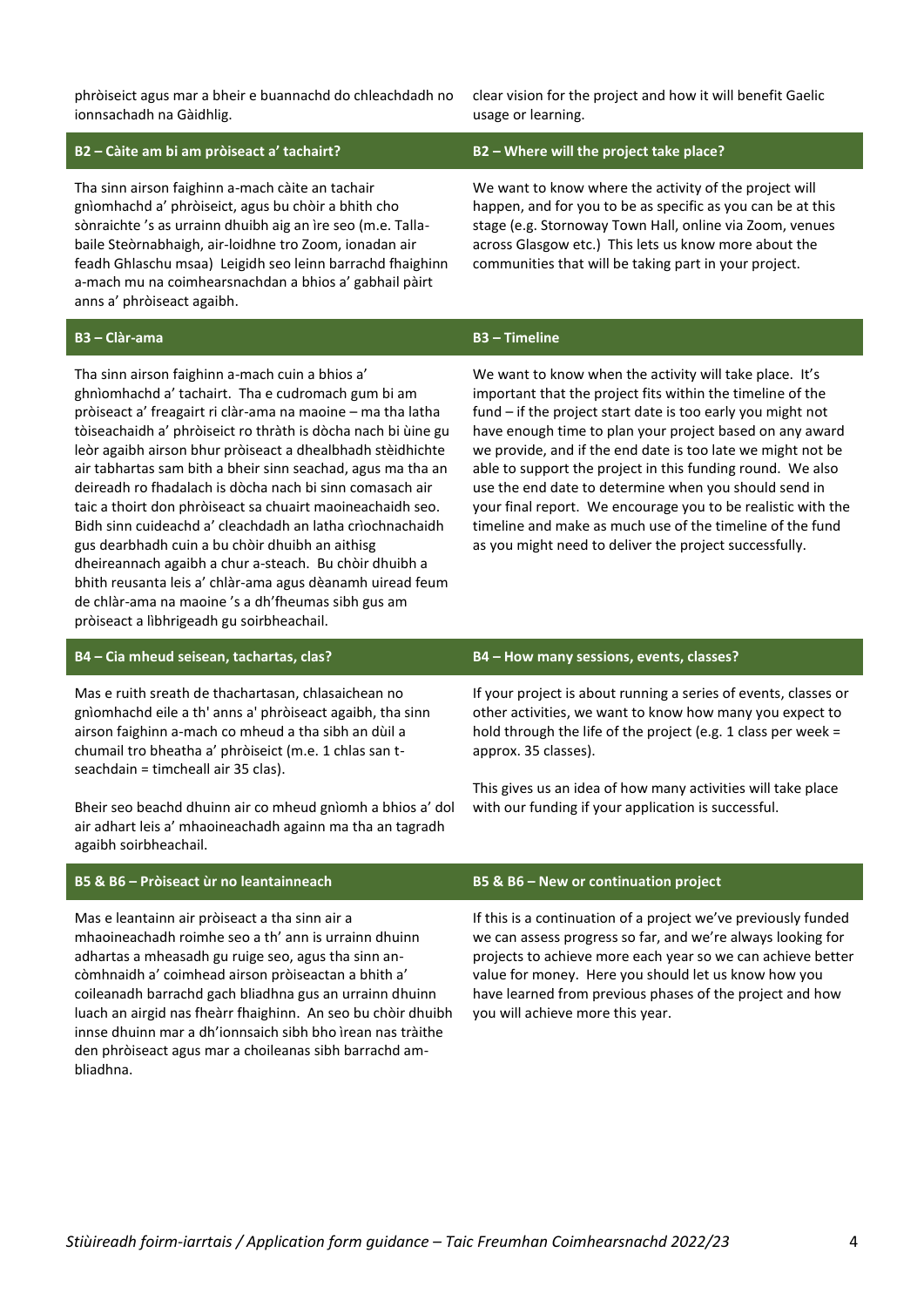## **C – Amasan a' phròiseact C – Aims of the project**

Seo far an urrainn dhuibh barrachd innse dhuinn mun phròiseact agaibh agus mar a tha e a' freagairt ris na tha sinn a' sireadh. Faodaidh sibh gach fear de na h-amasan maoine a fhreagairt fear mu seach no freagairt a thoirt dhaibh uile còmhla, a rèir dè as fheàrr leibh. Chan fheum bhur pròiseact gach amas maoine a choileanadh. Ann an cuid de shuidheachaidhean tha e nas fheàrr aon amas a choileanadh gu h-iomlan seach beagan anns gach amas, ach feuchaibh ri beachdachadh an urrainn dhuibh cur ri uiread de na h-amasan sa ghabhas.

Cuimhnichibh coimhead ris a' Phlana Chorporra 2018-23 againn agus na h-amasan a th' againn mar bhuidheann, leis gu bheil sinn nas dualtaiche pròiseactan a mhaoineachadh a tha gu soilleir gar cuideachadh gus na toraidhean sin a lìbhrigeadh.

Faodaidh freagairtean an seo a bhith suas ri 500 facal, ach faodaidh sibh mìneachadh mar a choileanas sibh amasan na maoine tro phuingean peileir no le bhith a' ceangal sgrìobhainn taice eile ma tha sin nas fhasa.

This is where you can tell us more about your project and how it fits with what we are looking for. You can answer each of the fund aims one-by-one or answer them all together, depending on what you prefer. Your project doesn't need to fulfil all of the aims of the fund, in some instances it is better to fulfil one aim very well rather than a bit from each aim, but try to consider if you can contribute to as many of the aims as possible.

Remember to consult our Corporate Plan 2018-23 and the aims that we have as an organisation, as we're more likely to fund projects that clearly help us deliver those outcomes.

Answers here can be up to 500 words, but if it's easier to outline how you meet the aims of the fund through bullet points or by linking to another supporting document please feel free to do so.

## **D – Lìbhrigeadh a' phròiseict D – Delivering the project**

### **D1 – Cò a lìbhrigeas am pròiseact? D1 – Who will deliver the project?**

Tha sinn airson faighinn a-mach cò a bhios an sàs sa phròiseact agus fianais fhaicinn gum faod iad na tha sibh an dùil a dhèanamh a lìbhrigeadh gu soirbheachail. Tha eòlas sam bith air lìbhrigeadh pròiseict na bhuannachd, agus b' fheàrr leinn gum biodh na tachartasan air an stiùireadh le daoine a tha fileanta sa Ghàidhlig gus dèanamh cinnteach gu bheil cleachdadh a' chànain cho math 's a ghabhas. Ma tha sibh airson tuilleadh fiosrachaidh a thoirt seachad na ghabhas a thoirt seachad anns an fhreagairt an seo, smaoinich air pàipearan fa leth a cheangal agus iomradh a thoirt air seo ann an ceist I.

## **D2 – Dè an uiread den phròiseact a tha a' gabhail àite sa Ghàidhlig?**

Tha sinn ag iarraidh beachd air an uiread gum bi gnìomhachd a' phròiseict a' tachairt tro mheadhan na Gàidhlig, ma gheibh e maoineachadh. Tha sinn a' tuigsinn nach urrainn, ann an cuid de shuidheachaidhean, a h-uile càil tachairt anns a' Ghàidhlig, ach is e amas na maoine cleachdadh na Gàidhlig a mheudachadh far an gabh sin dèanamh.

We want to know about who'll be involved in the project and see evidence that they can successfully deliver what you are setting out to do. Any previous experience of project delivery is a bonus, and ideally we'd like to know that the events will be led by fluent Gaelic speakers to ensure usage of the language is as high as possible. If you'd like to provide further information than can be provided in the answer here, consider attaching separate documentation and referencing this in question I.

### **D2 – How much of the project takes place in Gaelic?**

We want an idea of how much the project activity will take place through the medium of Gaelic if it is funded. We appreciate in some circumstances not everything can take place in Gaelic, but the aim of the fund is to maximise Gaelic usage wherever possible.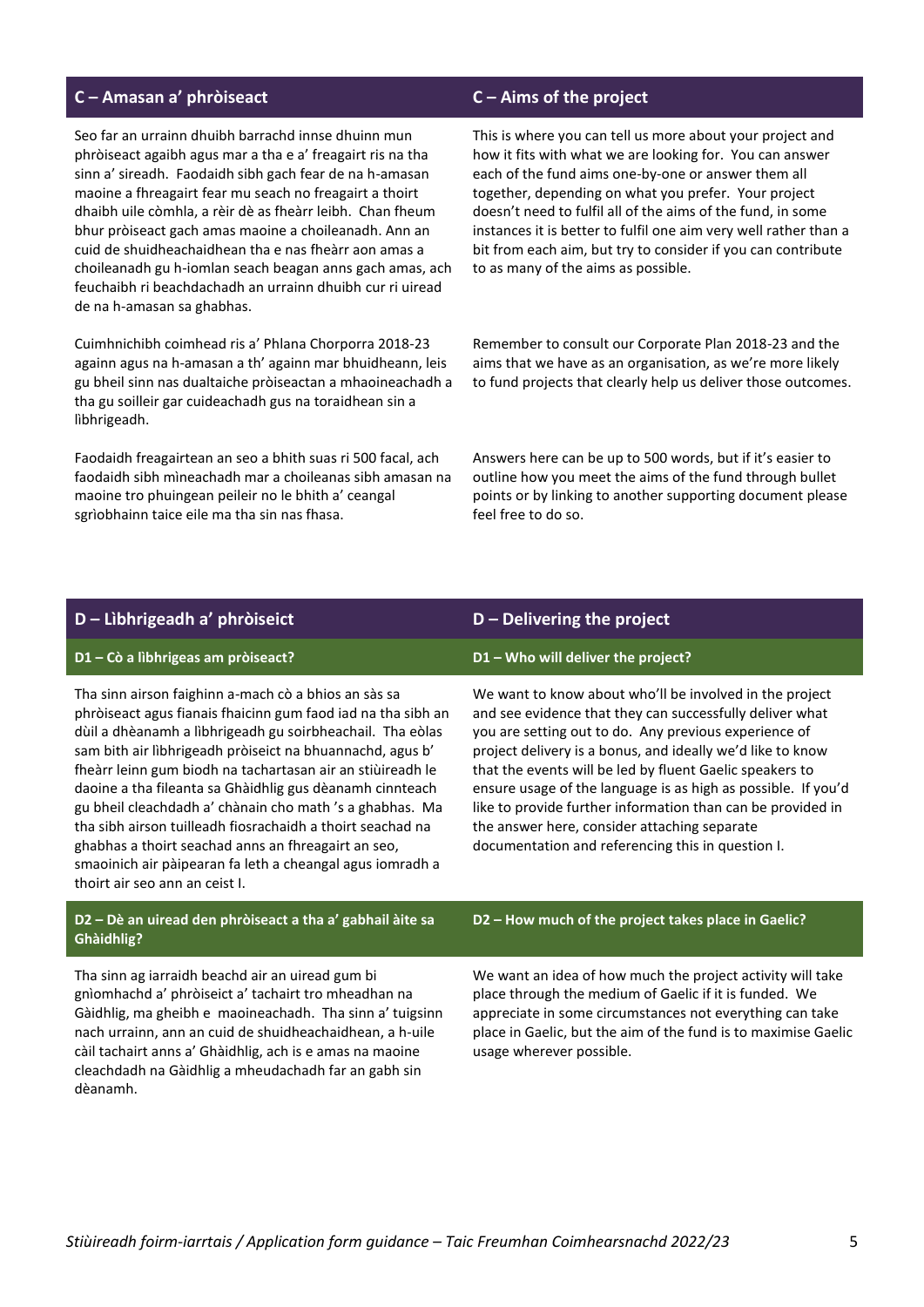## **E – Sgrùdadh is Measadh a' phròiseict E – Project monitoring & evalutation**

### **E1– Co mheud neach a ghabhas pàirt? E1 – How many people will take part?**

Bu mhath leinn beachd fhaighinn air co mheud neach a bhios a' lìbhrigeadh no a' gabhail pàirt sa phròiseact gus tuigse fhaighinn air meud. Le 'lìbhrigeadh a' phròiseict' tha sinn a' ciallachadh neach sam bith a tha an sàs ann an eagrachadh no ruith eileamaidean den phròiseact (a' gabhail a-steach rianachd, oideachadh, luchd-ealain msaa) agus le 'gabhail pàirt' tha sinn a' ciallachadh an fheadhainn a gheibh buannachd bhon phròiseact (m.e. oileanaich air turas clas, luchd-èisteachd, daoine a' frithealadh clas Gàidhlig). Tha sinn a' tuigsinn gur e tuairmse a bhios an seo ann an cuid de chùisean, ach bidh an tomhas as fheàrr agaibh feumail.

We'd like an idea of how many people will be delivering or taking part in the project to give us a sense of scale. By delivering the project we mean anyone who is involved in organising or running elements of the project (including admin, tuition, artists etc.) and by participating we mean those that receive the benefit of the project (e.g. students on a class trip, audience members, people attending a Gaelic class). We understand this will be an estimate in some cases, but your best guess will be helpful.

### **E2 – Mar a nì sibh measadh air an obair agaibh E2 – How you will assess your work**

Bidh sinn ag iarraidh air a h-uile pròiseact measadh a dhèanamh air adhartas às dèidh dha tighinn gu crìoch, mar sin an seo bu mhath leinn beachd fhaighinn air mar a nì sibh measadh air an adhartas agaibh fhad 's a tha am pròiseact agaibh a' dol air adhart. Faodaidh sibh targaidean a shuidheachadh aig an ìre seo, no a ràdh dè an toradh no na builean a tha sibh an dùil a thig às.

Ma shoirbhicheas leis an tagradh agaibh, nì sinn coimeas eadar an t-adhartas agaibh aig deireadh a' phròiseict agus na bha sibh an dòchas a choileanadh.

## **E3 - Mar a chruinnicheas sibh fios air ais E3 – How you will gather feedback**

Tha e cudromach dhuinn gum bi sibh a' tional fios air ais bho chom-pàirtichean a' phròiseict a thaobh mar a bhrosnaich am pròiseact iad gu bhith a' cleachdadh no ag ionnsachadh na Gàidhlig, gus am bi fios againn gu bheil na pròiseactan a tha sinn a' maoineachadh a' coileanadh ar namasan agus airson barrachd fhaighinn a-mach mu na rudan a bu chòir dhuinn a mhaoineachadh san àm ri teachd. An seo bu mhath leinn gun innseadh sibh dhuinn ciamar a nì sibh conaltradh le com-pàirtichean (tro shuirbhidhean, buidhnean fòcais no foirmean fios-air-ais mar eisimpleir) agus mar a gheibh sibh am fiosrachadh sin thugainn. Bu chòir seo bhur cuideachadh le bhith a' dealbhadh phròiseactan san àm ri teachd.

We ask all projects to evaluate progress after project completion, so here we'd like an idea of how you will assess your progress as your project develops. You can set targets at this stage, or say what result or outcomes you expect will happen because of it.

If your application is successful we'll compare your progress at the end of the project to what you hoped to achieve here.

It's important to us that you gather feedback from project participants as to how the project encouraged them to use or learn Gaelic, so that we know that the projects we fund are achieving our aims and to know more about what things we should fund in future. Here we'd like you to let us know how you will engage with participants (through surveys, focus groups or feedback forms for example) and get that information for us. This should also help you plan for projects in the future.

| $F - I$ onmhais                                                                                                                                                  | $F - Finance$                                                                                                                                     |
|------------------------------------------------------------------------------------------------------------------------------------------------------------------|---------------------------------------------------------------------------------------------------------------------------------------------------|
| F1 – Cosgaisean iomlan                                                                                                                                           | F1 - Total costs                                                                                                                                  |
| Dè cosgais iomlan a' phròiseict agaibh, a' toirt a-steach<br>cosgaisean agus taic neo-airgeadach uile. Bheir seo beachd<br>dhuinn air meud a' phròiseict agaibh. | What will be the overall cost of your project, including all<br>costs and in-kind support. This gives us a sense of the scale<br>of your project. |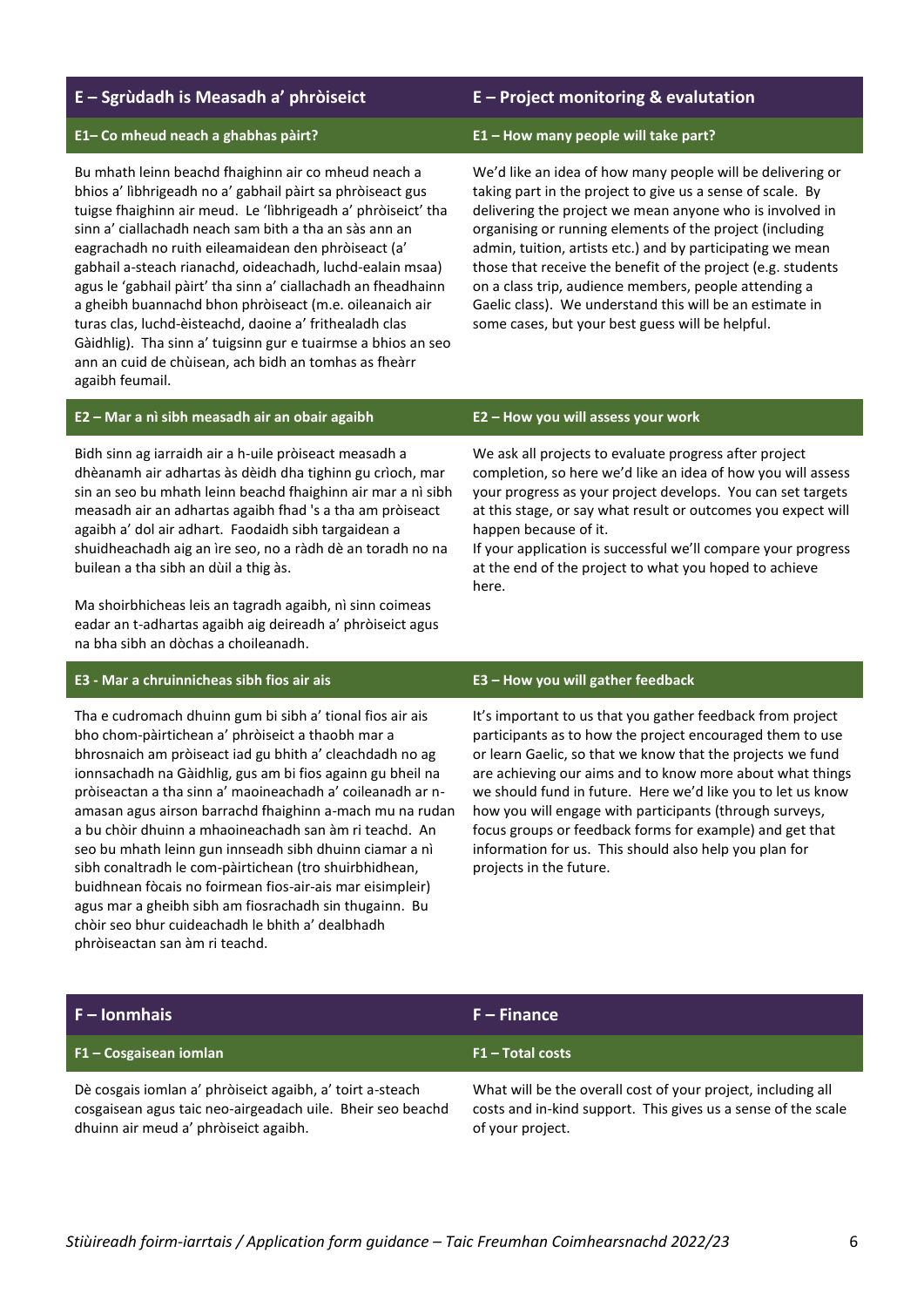## **F2 – Iarrtas maoineachaidh F2 – Funding request**

Is e seo an t-suim a tha sibh ag iarraidh bho Bhòrd na Gàidhlig agus na chleachdas sinn gus an tagradh agaibh a mheasadh. Cuimhnichibh nach urrainn dhuinn ach suas ri 80% de chosgaisean iomlan a' phròiseict no £5,000 a mhaoineachadh, mar sin dèanaibh cinnteach gu bheil an tsuim seo nas ìsle na 80% den t-suim ann an ceist F1 no dh'fhaodadh gun tèid an tagradh agaibh a dhiùltadh gun mheasadh. Mar as ìsle an àireamh sa cheud de na cosgaisean iomlan a dh'iarras sibh is ann as fheàrr.

## **F3 & F4 – Teachd-a-steach/cosgaisean F3 & F4 – Income/expenditure**

An seo tha sinn airson barrachd fhaighinn a-mach mu na diofar rudan air a bheil dùil agaibh airgead a chosg, agus cò às a thig maoineachadh. Tuigidh sinn gum faod sin atharrachadh thar ùine, ach mas urrainn dhuibh a bhith cho sònraichte 's a ghabhas cuidichidh sin sinn le bhith a' measadh an tagraidh. Tha taic neo-airgeadach ceadaichte, agus ma tha rudeigin ann a tha air a thoirt seachad mar thabhartas neo-airgeadach (leithid ùine shaor-thoileach) bu chòir luach airgid seo a chur anns na colbhan teachd-asteach agus caiteachais gus am bi iad a' maidseadh. Tha e cudromach gum bi an caiteachas agus an teachd-a-steach iomlan a tha san amharc ionann, leis nach urrainn dhuinn barrachd maoineachaidh a thoirt seachad na thèid iarraidh agus ma tha pròiseact a' coimhead mar nach biodh teachda-steach gu leòr aige chan urrainn dhuinn taic a thoirt dha nas motha. Ma tha e nas fhasa dhuibh cruth eadardhealaichte a chleachdadh (leithid cliath-dhuilleag Excel) faodaidh sibh sin a chleachdadh an àite a' chlàir an seo.

### **F5 - Notaichean air a' bhuidseat F5 – Notes on the budget**

Ma tha dad ann a bu mhath leibh innse dhuinn no mìneachadh a bharrachd mun bhuidseat nach deigheadh sa chlàr leigibh fios dhuinn an seo.

This is the sum that you are requesting from Bòrd na Gàidhlig and what we will use to assess your application. Remember that we can only fund up to 80% of total project costs or £5,000, so make sure this sum is lower than 80% of the sum in question F1 or your application might be rejected without assessment. The lower the percentage of total costs that you request the better.

Here we want to know more about the different items you are expecting to spend money on, and where funding will come from. We understand that these can change over time, but if you can be as specific as you can that will assist us in assessing the application. In-kind support is allowed, and if there is something that is being contributed as in-kind (such as volunteer time) we'd ask you to include the monetary value of this in both the income and expenditure columns so that they match up. It's important that the planned total expenditure and planned total income are the same, as we can't provide more funding than is required and if a project looks as though it will not have enough income we can't support it either. If it's easier for you to use a different format (such as an Excel spreadsheet) you can use this instead of the table here.

If there's anything you would like to let us know or explain further about the budget that couldn't fit on the table please let us know here.

Mar bhuidheann phoblach tha e mar dhleastanas oirnn seasmhachd àrainneachd a bhrosnachadh, cho math ri cothroman do dhaoine òga a tha, no a bha, fo chùram agus dèanamh cinnteach gu bheil pròiseactan fosgailte do dhaoine de gach cùl-raon.

Anns a' cheist seo tha sinn airson gun smaoinich sibh air mar a bheireadh bhur pròiseact buaidh air na trì raointean sin agus dè as urrainn dhuibh a dhèanamh gus cuideachadh.

Gheibh sibh tuilleadh a-mach bho [Creative Carbon Scotland](https://www.creativecarbonscotland.com/carbon-management/) mu mar as urrainn dhuibh bhur sgaoilidhean carboin a lùghdachadh, agus innealan airson mion-sgrùdadh agus aithris a dhèanamh air oidhirpean na buidhne agaibh.

## **G - Buaidh àrainneachdail G – Environmental impact**

As a public body we have a duty to promote environmental sustainability, opportunities for young people who are, or have been, in care and to ensure projects are open to people of all backgrounds.

In this question we want you to consider how your project would impact on these three areas and what you can do to help.

You can find out more from [Creative Carbon Scotland](https://www.creativecarbonscotland.com/carbon-management/) about how to reduce your carbon emissions and tools for analysing and reporting on your organisation's efforts.